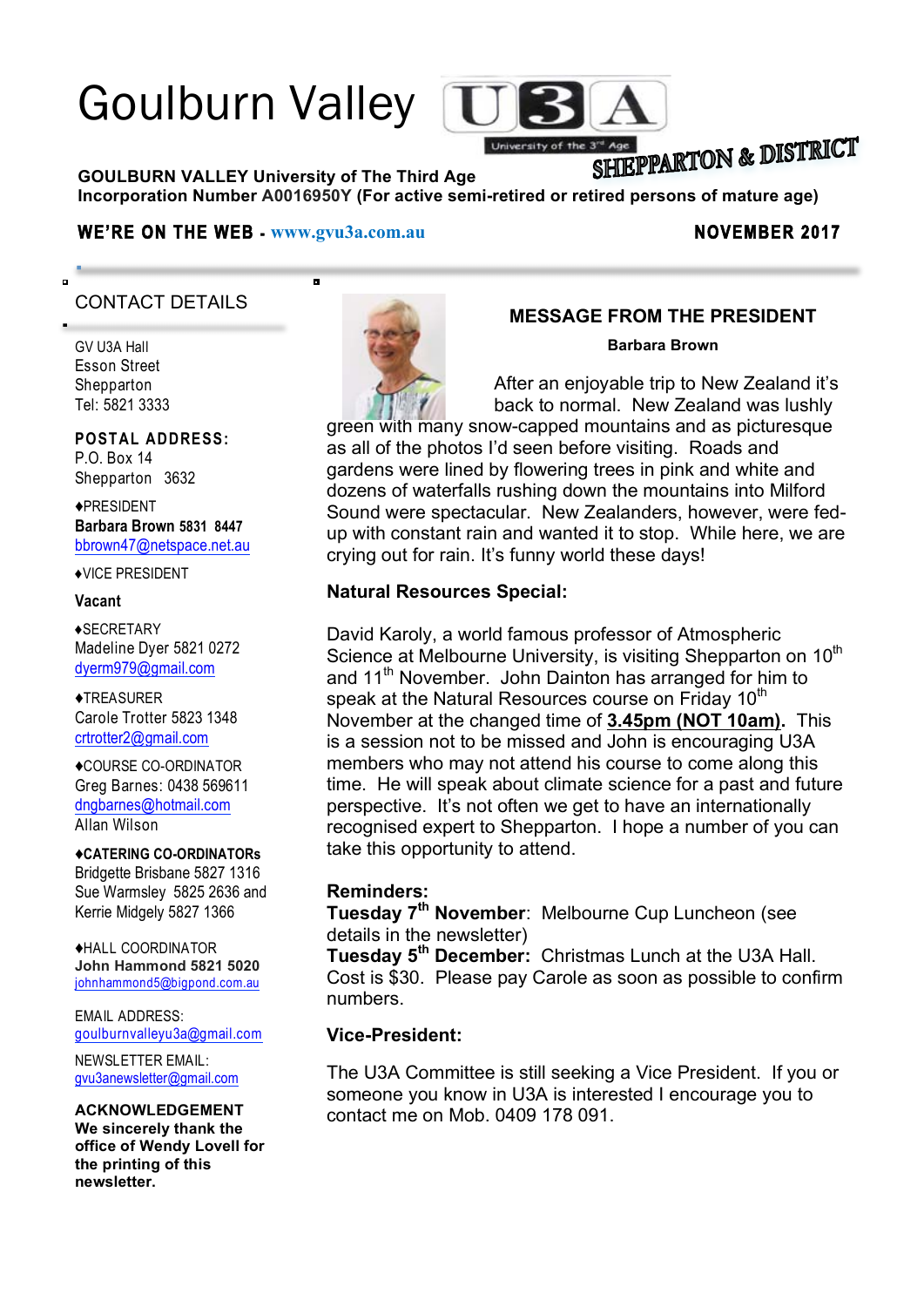# **MELBOURNE CUP DAY FESTIVITIES**

Unfortunately the numbers for Melbourne Cup Day on November 7th at U3A are quite low and unless more people put their name on the list it won't be viable for the day to go ahead.

We need definite numbers by October 31st to make a decision.

#### **The Cup Day details:**

\$10 per person.

Arrive at 11.30am for a 12.00 noon lunch.

Surnames from A - M to bring a dessert, N - Z to bring a salad. Everyone to BYO drinks, glass and opener.

Big screen TV showing all the races, plus sweeps of \$2 and \$1 for the big race - please bring gold coins.

Lucky door prize, competition prizes and fashions on the field for both men and women.

So, if you are considering attending PLEASE pop your name on the list at U3A by Oct 31st or call Kerrie on 0439511929.

We hope to see you there for a fun day.

# **SOCRATES CAFE**

On Monday 27 November at 10.00am John Hetherington will introduce the discussion on "A Problem Free Life. We would all like that; but in the final analysis none of us can. How then do we stay positive about life?"

All welcome.

Contact John Lawry - jrlawry@bigpond.com or 0417150933

# **NATURAL RESOURCES**

#### **FRIDAY NOVEMBER 3, 10AM GVU3A HALL**

#### **GUEST SPEAKERS; JOINT SAMPSON LEADERSHIP SCHOLARSHIP WINNERS, LAURA BRADLEY & LANA YOUNG**

SUBJECT; Lana Young "Disney's approach to leadership excellence."

Lana will be sharing her learnings from a course she attended at the Disney Institute, Orlando, Florida USA.

Laura Bradley; "The importance of science in making informed planning and policy decisions."

Laura was awarded the scholarship to help her work towards the completion of her Agriculture degree.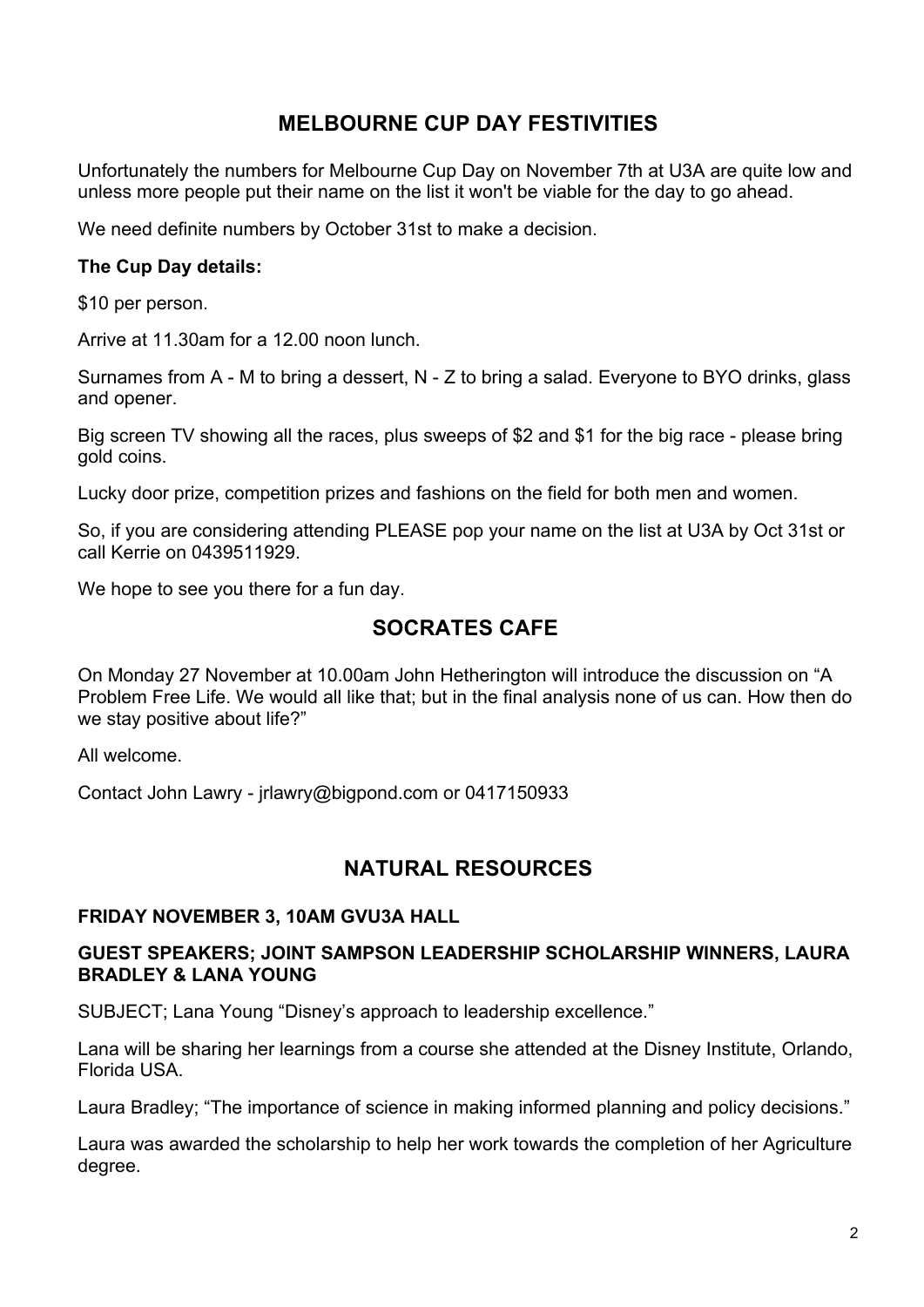#### **FRIDAY NOVEMBER 10, 3.45PM GVU3A HALL - NOTE CHANGE OF TIME !!!**

#### **GUEST SPEAKER: PROFESSOR DAVID KAROLY.**

David is Professor of Atmospheric Science in the School of Earth Sciences at the University of Melbourne. He is internationally recognised expert in climate change and climate variability. He was heavily involved in preparation of the Assessment Reports of the Inter-governmental Panel on Climate Change (IPPC) over the last two decades.

David Karoly was heavily involved in preparation of the Fourth Assessment Report of the Intergovernmental Panel on Climate Change (IPCC) released in 2007, in several different roles. Professor Karoly was Chair of the Premier of Victoria's Climate Change Reference Group during 2008 and 2009. At present, he is a member of the Science Advisory Panel of the Climate Commission, the recently established Climate Change Authority, and the Wentworth Group of Concerned Scientists.

**SUBJECT:** The talk will include an overview of global and regional climate change over the last hundred years, what is expected to happen to the climate over the next hundred years and what we can do to minimize the impacts of future climate change, both mitigation and adaption.

John Dainton 58213881 or mob 0417549502

# **HISTORICAL STUDIES**

On Monday 13 November at 10.00am John Lawry will review some recent important changes in various sources of evidence relevant to historical studies, in particular archaeology.

Following this introduction the group will discuss the reliability of various sources of evidence used in historical studies.

All welcome.

Contact John Lawry - jrlawry@bigpond.com or 0417150933

### **INDUSTRY TOUR**

THURSDAY 16th NOVEMBER. NUMURKAH OIL SEEDS (aka Graincorp or Riverina Oil Seeds.)

Bus will depart Ford's depot, Telford St at 9.30 am. Return approx 12.30 pm.

Cost: About \$15 pp depending on numbers. You must wear closed shoes. Other protective clothing will be supplied. Come and see what happens to all that rapeseed which decorates the landscape in late spring. I will be at the Nov. social morning; money then would be helpful. There is a list in U3A foyer.

John Hetherington 0419 319 339. jfh@mcmedia.com.au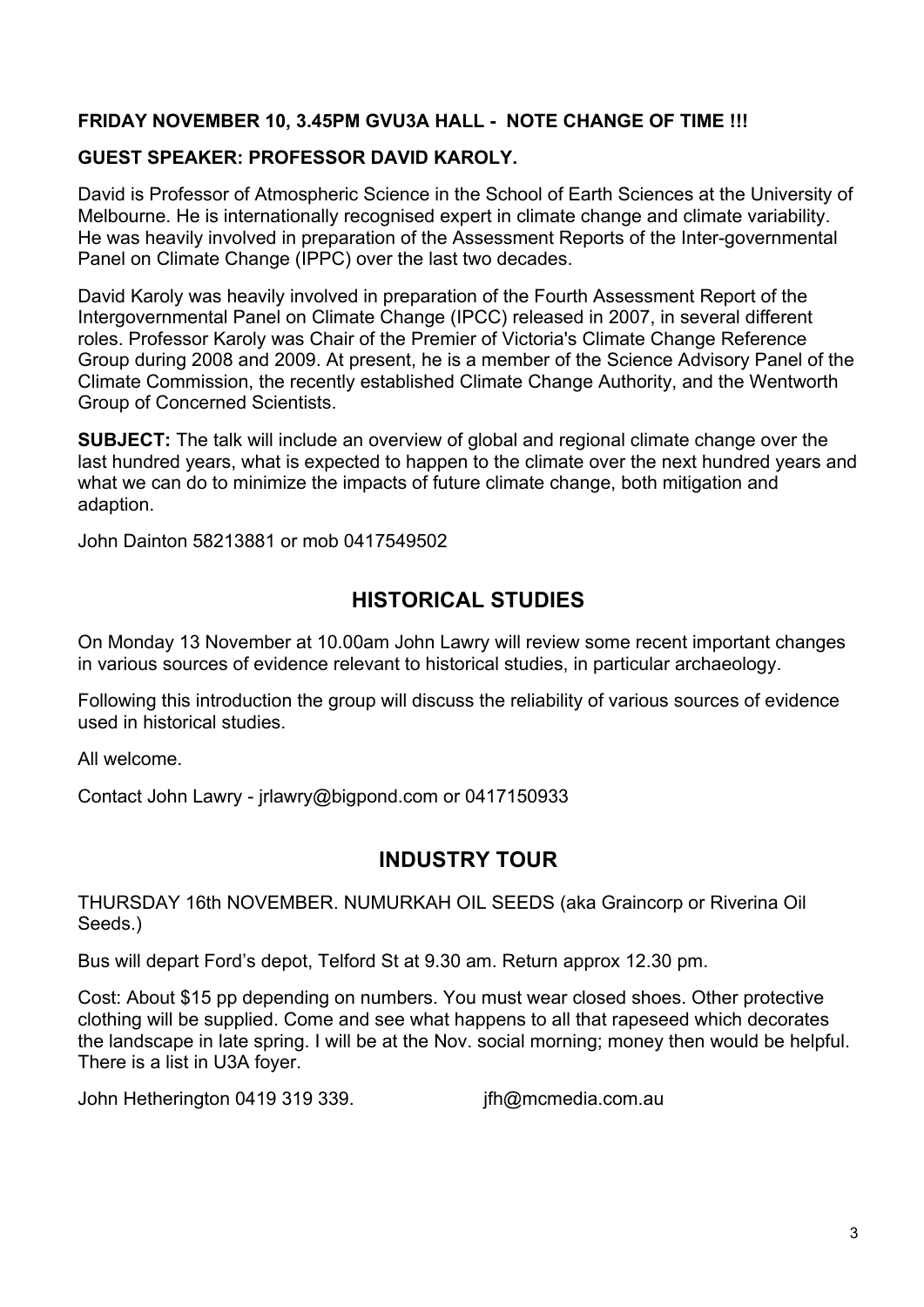# **BIRD WATCHING**

Our November 15th outing will be our last for the year and will be a morning walk around Ern Miles Reserve Kyabram, only a short walk from the Fauna Park where you might like to have a cuppa and a cake after the walk. Please meet at the U3A Hall at 9am or at the Kyabram Fauna Park at 9.45am Contact Don Roberts 58252404 M 0448889224 or Marg Clarke 0429350875.

# **CANINE CAPERS**

Four people and three dogs from Kilmore U3A joined us for our Walkies this time. They were surprised that we only walked half way around the lake as they usually walk 6 km themselves. We all had morning tea at Miller Park café.

Next walkies will be at the lake, caravan end, at 8:30am because I presume it will be too hot by 10am.

Janiene 0409 337 520

# **OPERA APPRECIATION GROUP**



On November 19 we will be able to view Die Zauberflote (The Magic Flute) as our next opera in the 2017-18 series of Live in HD performances from the Met. We plan to travel in shared transport to Wangaratta Cinema for this opera. Please contact us if you are interested in joining our group for this opera viewing.

Christine and Allan Wilson 0428 399 648

# **Wrting4Pleasure**

OMG, it is almost the end of the year. Where on earth has it gone?

You are welcome to join our very friendly group at any time, but if not this year, think about it for 2018.

Our topics to choose from next month are; 'The Letter', or '"A Garden'.

We meet on the third Thursday of the month, 1pm to 3.30.

Mary Heneghan. 58316997.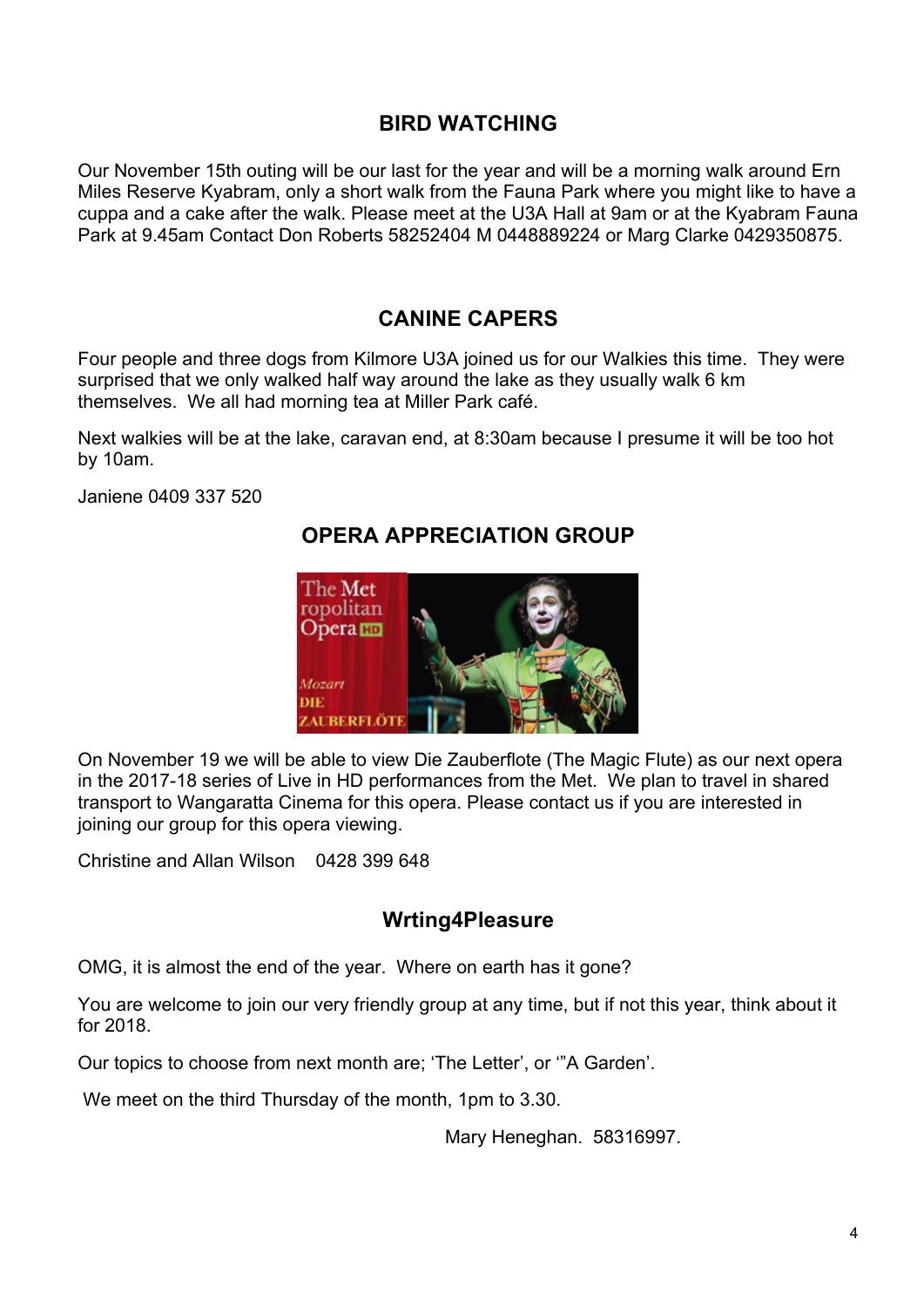#### THROUGH MY LIFE by Lyn Austin

I was going home from Primary School, And plucked a Honeysuckle flower, I swished the nectar around my mouth, Then believed I was full of power.

I was going home from Secondary School, A teacher I wanted to be, But money was tight; so I started work, A new path laid out for me.

I was going home from work one day, It was soon to be my wedding, Each month I added to my 'glory box', But I only had one set of bedding.

I was going home from my tiny flat, To catch up with mum and dad, A barbeque with laughter and talk, My life didn't seem so bad.

I was going home from a trip abroad, So many stories to share, I returned to work and saved like mad, Needed money for another fare.

I was going home to surprise the folk, Because dad was very sick, To see my family brought untold joy, But dad passed away too quick.

I was going home from a welcome birth, But my baby too small to take, Took baby home at seven pounds, Breast feeding; no piece of cake.

I was going home three kids now gone, The last left for Uni. today, Warm silent tears slid down my face. Empty nest was on its way.

I was going home from a trip up north Grey Nomad, my title now, An amazing country to be explored, Each day on offer a 'wow'. I was going home to think and ponder, On this life given to me, I thank the stars for 'having aligned', There's no place I'd rather be.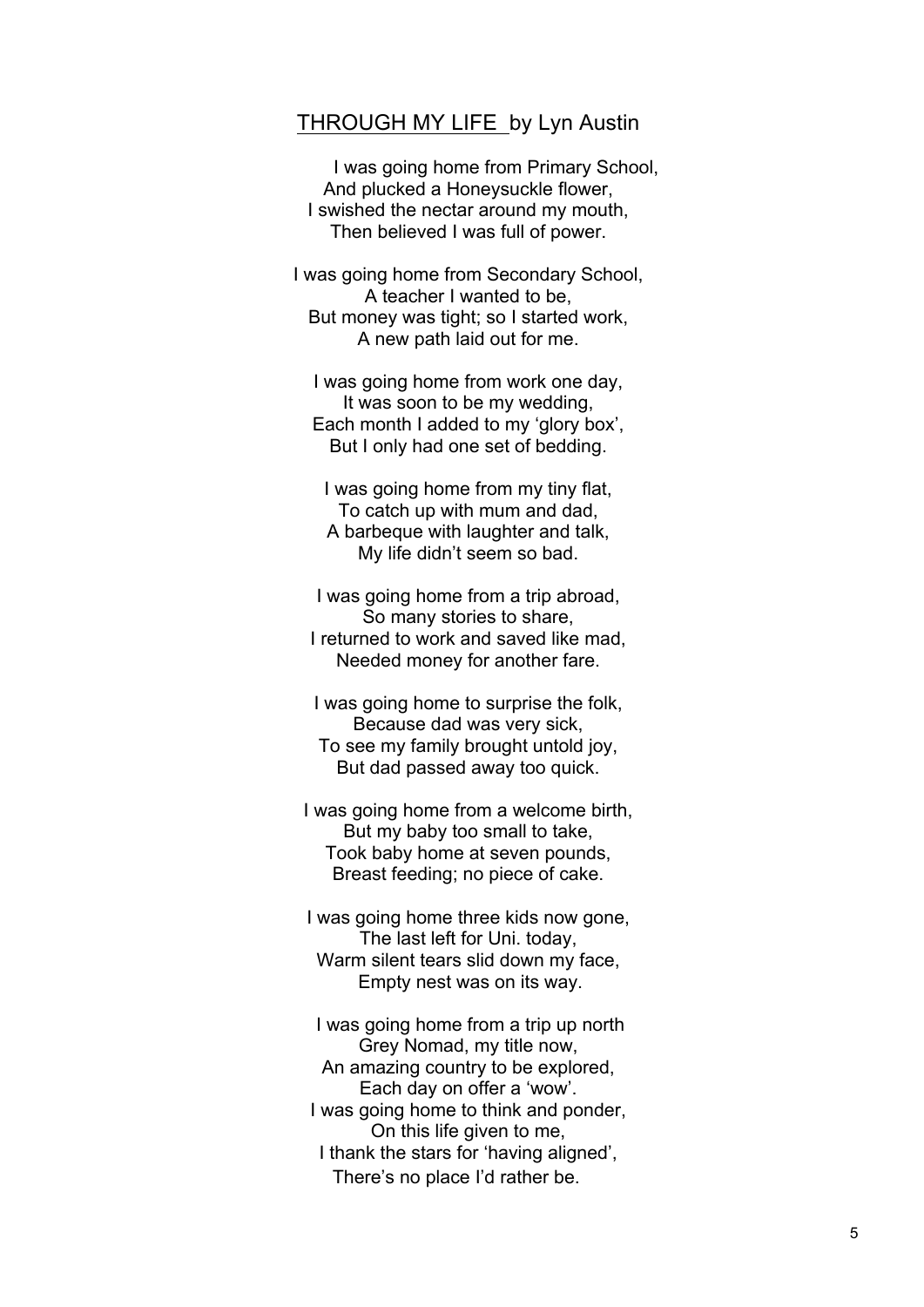# **DANCE and LEARN**

We seem to have got off to a rather disappointing start, possibly for a variety of reasons. There was considerable enthusiasm expressed by several members when we first announced our intention to run weekly dance lessons. It is easily understood that the early time slot we originally took up was just too difficult for some so we changed to a time later on a Friday afternoon. Again the response was positive, but has resulted in a low turnout.

Those of us who have attended all classes can now boast of our ability with the Box Waltz, Charmaine, Merrilyn and Carousel, while now working on the Queen of Hearts Rumba - all learned in just the past few weeks. This has prompted us to attend a couple of local dances and, indeed, even a ball! We have entered a whole new social environment.

Now, in fairness to Linda, our highly credentialed teacher, we need to question whether this class should continue in its current form. Your feedback would be appreciated. Should we try for just two hours - 4-6pm? That way the time would not encroach on mealtime or other plans for the Friday evening.

If you feel you can have some input please contact Jan Maude on 0428597794.



## **WALK AND TALK**

On Wednesday November 8, our walk will be at Ulupna Island/beach. Be prepared to carry your lunch and hopefully our walk will take us to the sand of the Murray River in time to eat there. Please be at the U3A car park at 8.45 for a 9am start in shared transport. First stop will be at the Strathmerton Bakery for morning tea. As usual, please wear suitable clothing for the conditions of the day, including hat, and have water to carry.

Our walk in the Killawarra Forest in October was very enjoyable. Conditions were drier than last year, but we still found several orchids and enjoyed the patches of white fringe myrtle flowering as in Marg Clarke's photo attached. We would be happy to have new members join our group.

Christine Wilson 5822 1474 0428 399 648